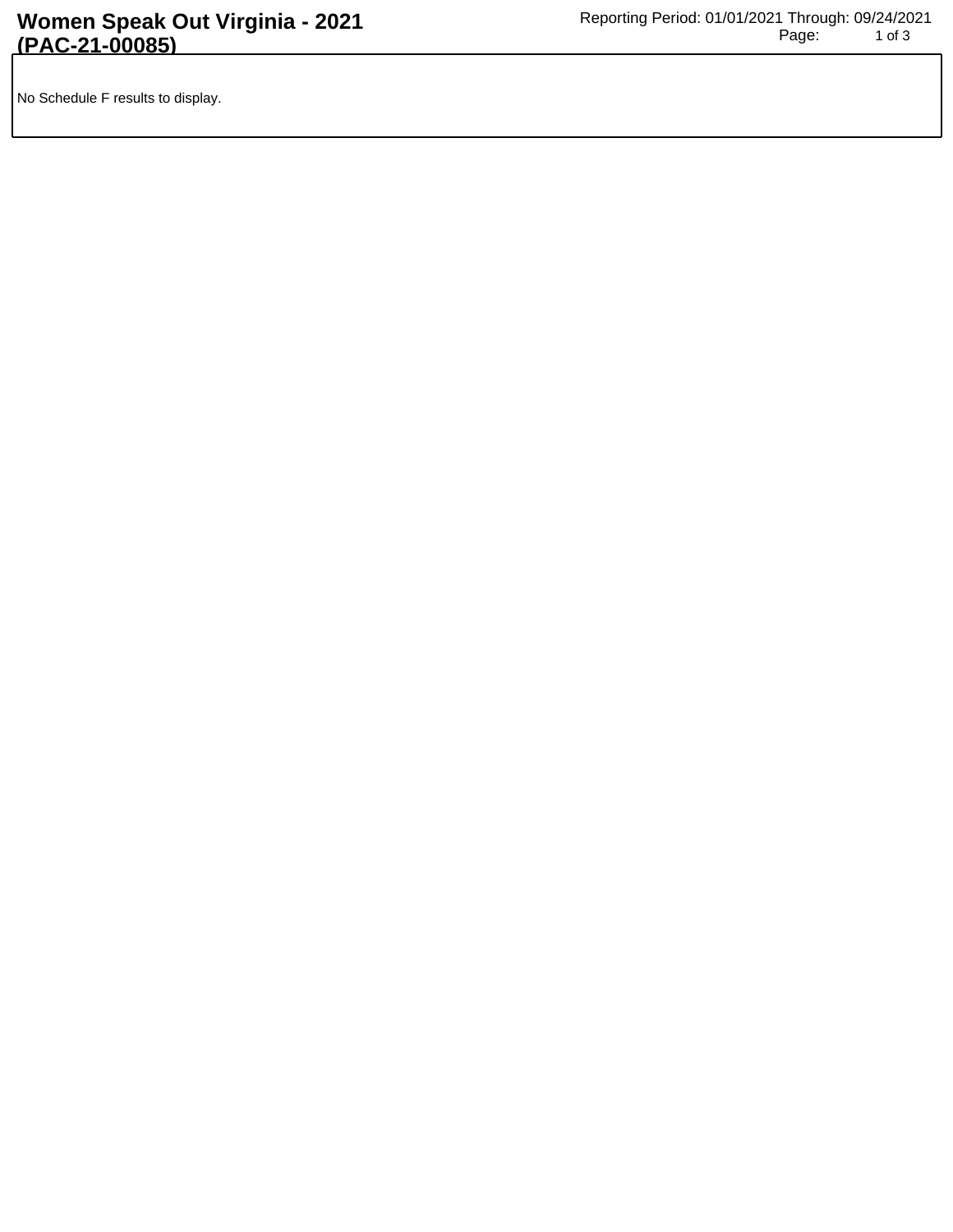## **Women Speak Out Virginia - 2021 (PAC-21-00085)**

| <b>Schedule G: Statement of Funds</b>                          | <b>Number of</b><br><b>Contributions</b> | Amount |        |
|----------------------------------------------------------------|------------------------------------------|--------|--------|
| <b>Contributions Received This Period</b>                      |                                          |        |        |
| 1. Schedule A [Over \$100]                                     | 0                                        | \$0.00 |        |
| 2. Schedule B [Over \$100]                                     | 0                                        | \$0.00 |        |
| 3. Un-itemized Cash Contributions [\$100 or less]              | 0                                        | \$0.00 |        |
| 4. Un-itemized In-Kind Contributions [\$100 or less]           | 0                                        | \$0.00 |        |
| 5. Total                                                       | 0                                        |        | \$0.00 |
| <b>Bank Interest, Refunded Expenditures and Rebates</b>        |                                          |        |        |
| 6. Schedule C [also enter on Line 17b on Schedule H]           |                                          |        | \$0.00 |
| <b>Expenditures Made This Period</b>                           |                                          |        |        |
| 7. Schedule B [From line 2 Above]                              |                                          | \$0.00 |        |
| 8. Un-itemized In-Kind contributions [From line 4 Above]       |                                          | \$0.00 |        |
| 9. Schedule D [Expenditures]                                   |                                          | \$0.00 |        |
| 10. Total [add lines 7, 8 and 9]                               |                                          |        | \$0.00 |
| <b>Reconciliation of Loan Account</b>                          |                                          |        |        |
| 11. Beginning loan balance [from line 15 of last report]       |                                          | \$0.00 |        |
| 12. Loans received this period [from Schedule E-Part 1]        |                                          | \$0.00 |        |
| 13. Subtotal                                                   |                                          |        | \$0.00 |
| 14. Subtract: Loans repaid this period [from Schedule E-Part2] |                                          | \$0.00 |        |
| 15. Ending loan balance                                        |                                          |        | \$0.00 |